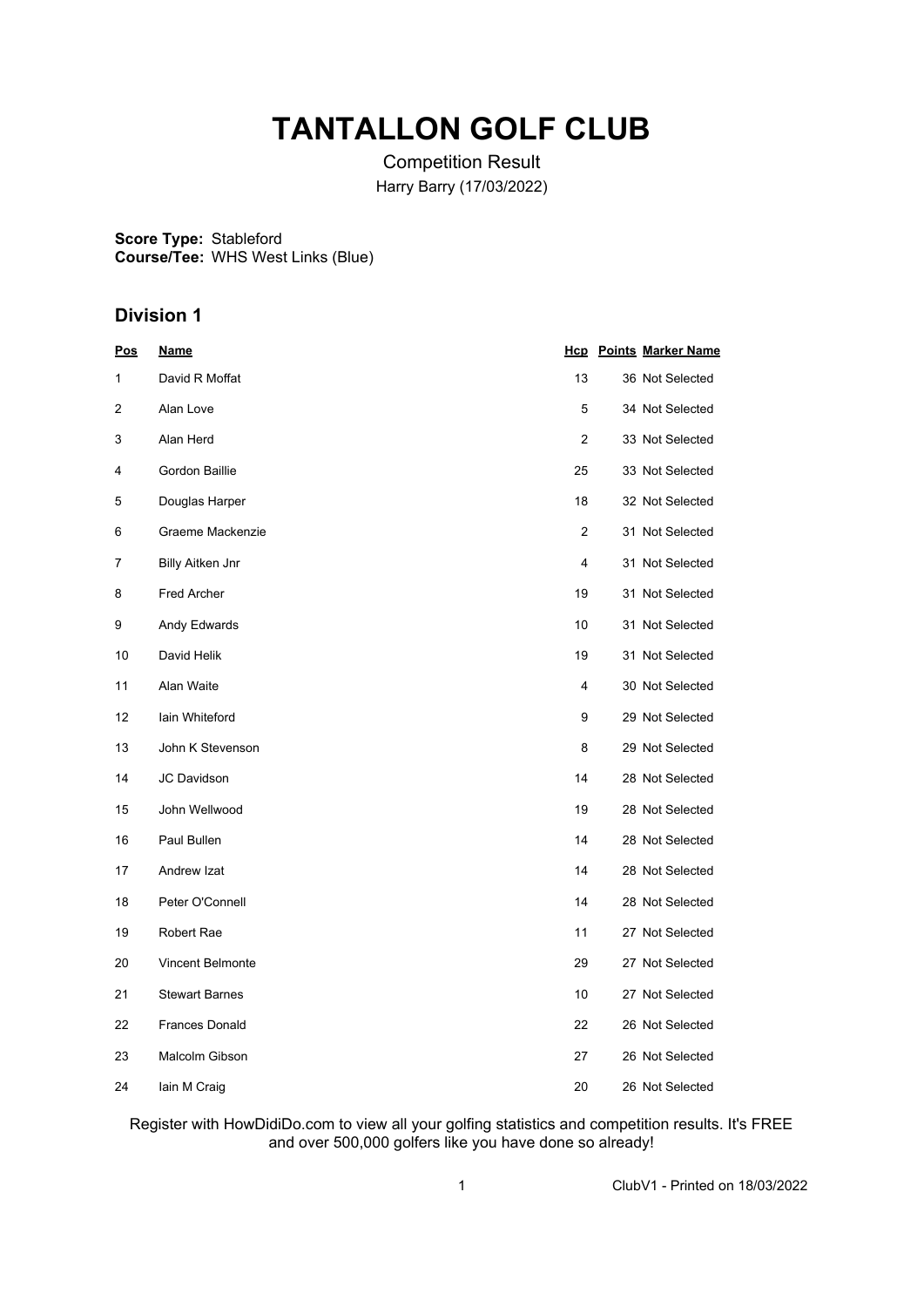**Score Type:** Stableford **Course/Tee:** WHS West Links (Blue)

#### **Division 1**

| <u>Pos</u> | <u>Name</u>             |    | <b>Hcp</b> Points Marker Name |
|------------|-------------------------|----|-------------------------------|
| 25         | Murray Duncanson        | 14 | 26 Not Selected               |
| 26         | Brian R Ferguson        | 8  | 25 Not Selected               |
| 27         | <b>Bruce Todd</b>       | 15 | 25 Not Selected               |
| 28         | Donald Justice          | 13 | 25 Not Selected               |
| 29         | Jim Dees                | 11 | 25 Not Selected               |
| 30         | Colin Adamson           | 13 | 25 Not Selected               |
| 31         | Richard Evans           | 19 | 24 Not Selected               |
| 32         | <b>Newell McGuiness</b> | 11 | 24 Not Selected               |
| 33         | lan R Macaskill         | 8  | 24 Not Selected               |
| 34         | Charles MacKinnon       | 10 | 23 Ian McAnany                |
| 35         | Tom Todd                | 15 | 22 Not Selected               |
| 36         | Jack Simpson            | 23 | 22 Not Selected               |
| 37         | <b>Walter Thomson</b>   | 17 | 22 Not Selected               |
| 38         | Robin Holms             | 26 | 21 Not Selected               |
| 39         | Mike Wallace            | 12 | 21 Not Selected               |
| 40         | Nigel Robertson         | 17 | 20 Not Selected               |
| 41         | Brian J Wharry          | 16 | 20 Not Selected               |
| 42         | lan McAnany             | 9  | 19 Stewart Barnes             |
| 43         | Douglas Shiell          | 18 | 18 Not Selected               |
| 44         | Derek Thorburn          | 21 | 18 Not Selected               |
| 45         | <b>Scott Gillies</b>    | 21 | 15 Not Selected               |
| 46         | Archie Lang             | 19 | 14 Not Selected               |
| 47         | Thomas Edmond           | 24 | 13 Not Selected               |
| 48         | Bryan J Ross            | 19 | 12 Not Selected               |
| 49         | Alec Henderson          | 22 | 12 Not Selected               |

Register with HowDidiDo.com to view all your golfing statistics and competition results. It's FREE and over 500,000 golfers like you have done so already!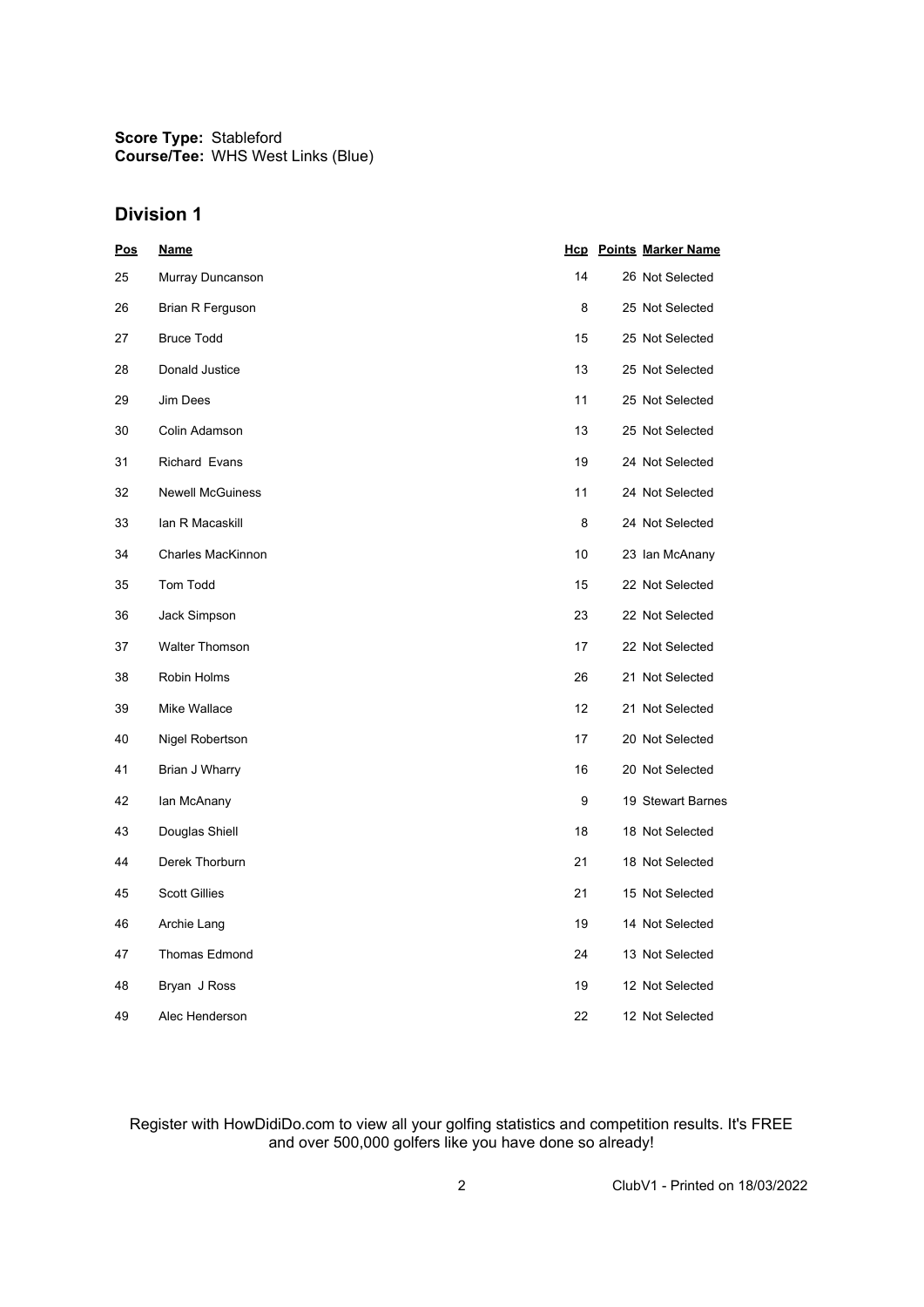**Score Type:** Stableford **Course/Tee:** WHS West Links (Blue)

#### **Division 1**

**Pos Name Hcp Points Marker Name**

Register with HowDidiDo.com to view all your golfing statistics and competition results. It's FREE and over 500,000 golfers like you have done so already!